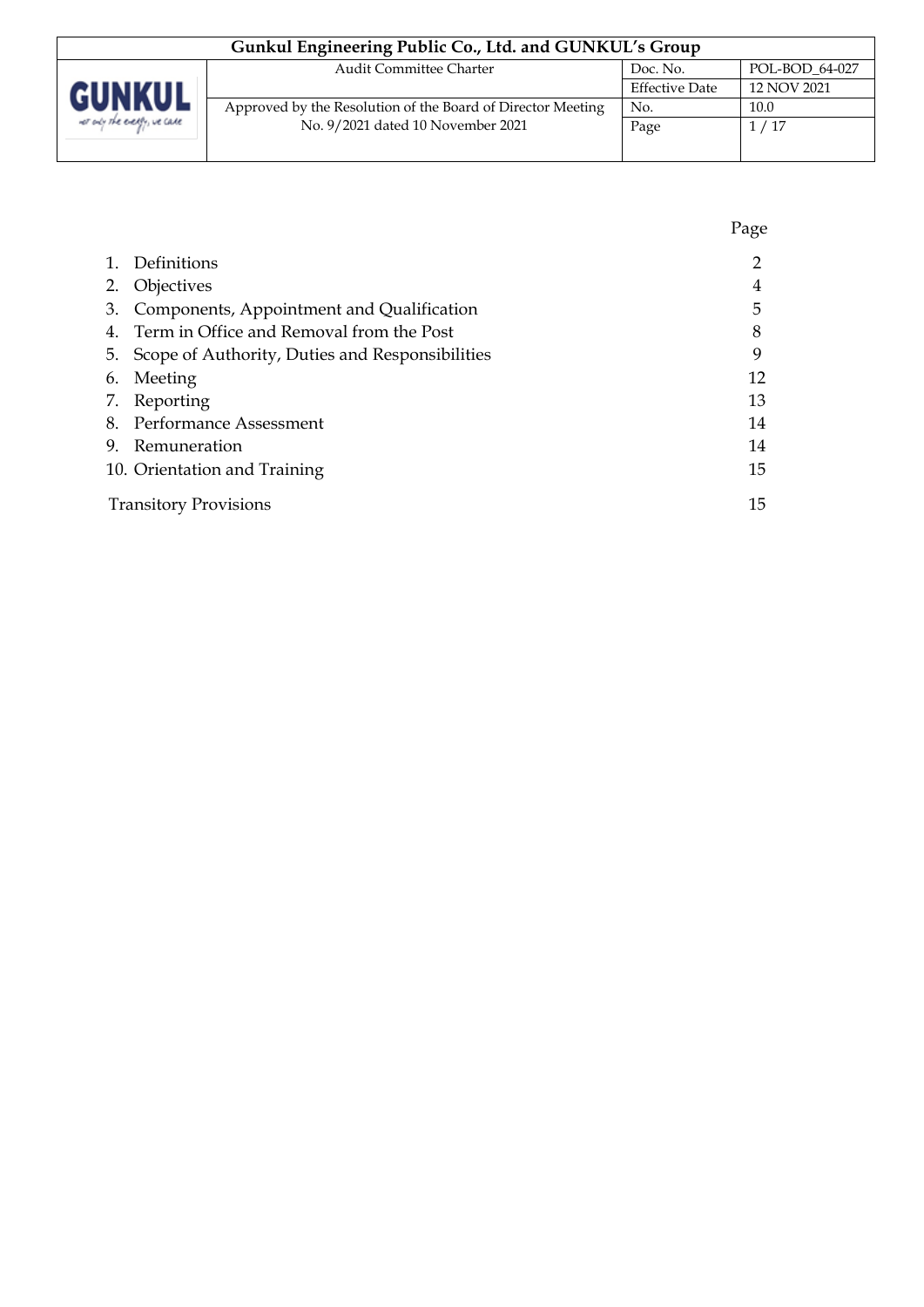| Gunkul Engineering Public Co., Ltd. and GUNKUL's Group       |                                                             |                       |             |  |
|--------------------------------------------------------------|-------------------------------------------------------------|-----------------------|-------------|--|
| POL-BOD 64-027<br><b>Audit Committee Charter</b><br>Doc. No. |                                                             |                       |             |  |
| <b>GUNKUL</b>                                                |                                                             | <b>Effective Date</b> | 12 NOV 2021 |  |
|                                                              | Approved by the Resolution of the Board of Director Meeting | No.                   | 10.0        |  |
| we any the every, we care                                    | No. 9/2021 dated 10 November 2021                           | Page                  | 2/17        |  |
|                                                              |                                                             |                       |             |  |

# **1. Definitions**

| "Company"<br>"GUNKUL's Group"                                       | Gunkul Engineering Public Co., Ltd.<br>Subsidiary and affiliated companies of Gunkul Engineering<br>Public Co., Ltd.                                                                                                                                                                                                                       |
|---------------------------------------------------------------------|--------------------------------------------------------------------------------------------------------------------------------------------------------------------------------------------------------------------------------------------------------------------------------------------------------------------------------------------|
| "Board of Directors"<br>"Audit Committee"<br>"Independent Director" | The Board of Directors of Gunkul Engineering Public Co., Ltd.<br>The Audit Committee of Gunkul Engineering Public Co., Ltd.<br>Non-Executive Director with qualification of independence in<br>accordance with the requirements of the notification of the<br>Capital market Supervision Committee No. Thor Jor 28/2551                    |
| "External Director"                                                 | Independent Director or Non-Executive Director                                                                                                                                                                                                                                                                                             |
|                                                                     | "Non-Management Director" The director of the company who is not involved with the<br>regular management of the company                                                                                                                                                                                                                    |
| "Executive"                                                         | The person who takes the office of the deputy supervisor or<br>upper of Gunkul Engineering Public Co., Ltd. and its corporate<br>group                                                                                                                                                                                                     |
| "Executive in accordance                                            |                                                                                                                                                                                                                                                                                                                                            |
| with the definition of                                              |                                                                                                                                                                                                                                                                                                                                            |
| the Securities and Exchange                                         |                                                                                                                                                                                                                                                                                                                                            |
| Commission Office (SEC)"                                            | The Chief Executive Officers (CEO) or those assuming the first<br>four executive office after the Chief Executive Officers, those<br>undertaking office equivalent to the first four executive officers,<br>including the executive officers in the accounting or financial<br>department in the department manager or upper or equivalent |
| "Related Transaction"                                               | The transactions between the listed company or subsidiary<br>company and related persons of the listed company such as<br>directors, executives, major shareholders or those with power to<br>control the listed company, including the juristic person that<br>such person is the major shareholder or has the control power.             |
| "Person with possible                                               |                                                                                                                                                                                                                                                                                                                                            |
| conflict of interest"                                               | The following persons:                                                                                                                                                                                                                                                                                                                     |
|                                                                     | Director or the executive of the securities issuer<br>a.                                                                                                                                                                                                                                                                                   |
|                                                                     | The major shareholder of the securities issuer<br>b.                                                                                                                                                                                                                                                                                       |
|                                                                     | The person having control power over the securities issuer<br>c.                                                                                                                                                                                                                                                                           |
|                                                                     | d. The person with lineage or marital relationship or legal<br>registration with the person in (a), (b) or (c) which is the<br>father, mother, spouse, brother and sister, children or spouse<br>of the children                                                                                                                           |
|                                                                     | Any juristic person that is controlled by or of which any<br>e.<br>interest or the shares are significantly held directly or<br>indirectly by the person in (a), (b) or $(c)$                                                                                                                                                              |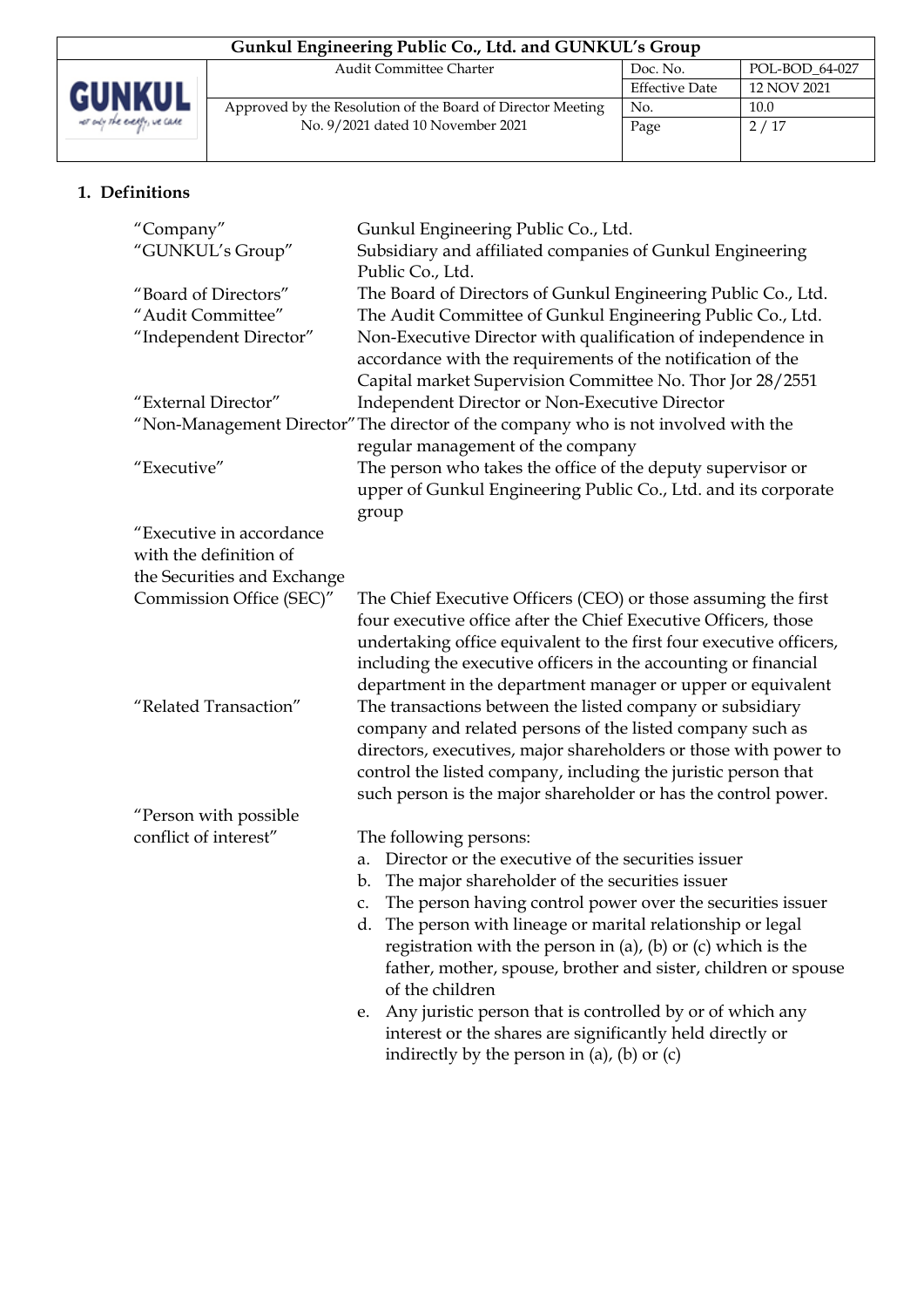| Gunkul Engineering Public Co., Ltd. and GUNKUL's Group       |                                                             |                       |             |  |
|--------------------------------------------------------------|-------------------------------------------------------------|-----------------------|-------------|--|
| <b>Audit Committee Charter</b><br>POL-BOD 64-027<br>Doc. No. |                                                             |                       |             |  |
| <b>GUNKUL</b>                                                |                                                             | <b>Effective Date</b> | 12 NOV 2021 |  |
|                                                              | Approved by the Resolution of the Board of Director Meeting | No.                   | 10.0        |  |
| we any the every, we care                                    | No. 9/2021 dated 10 November 2021                           | Page                  | 3/17        |  |
|                                                              |                                                             |                       |             |  |

| "Related Person"                               | The person or partnership which is related to the person in any<br>following manner:                                                                                                                                                                                                                                                                                                                                                                                                                                                                                                                                                                                                                                                                                                                                                                                                                                                                                                                                                                              |
|------------------------------------------------|-------------------------------------------------------------------------------------------------------------------------------------------------------------------------------------------------------------------------------------------------------------------------------------------------------------------------------------------------------------------------------------------------------------------------------------------------------------------------------------------------------------------------------------------------------------------------------------------------------------------------------------------------------------------------------------------------------------------------------------------------------------------------------------------------------------------------------------------------------------------------------------------------------------------------------------------------------------------------------------------------------------------------------------------------------------------|
|                                                | Spouse of such person<br>a.<br>Underage children of such person<br>b.<br>Ordinary partnership which such person or the person in (a)<br>C.<br>or $(b)$ is a partner<br>d. The limited partnership which such person or the person in<br>(a) or (b) is a partner with unlimited liabilities or a partner<br>with limited liability and total shareholding is more than<br>thirty percent of the total shares of the limited partnership<br>e. Limited company or public company which such person or<br>the person in (a) or (b) or the partnership in (c) or (d)<br>holding total shares more than thirty percent of the total<br>outstanding shares of such company, or<br>Limited company or public company which such person or<br>f.<br>the person in (a) or (b) or the partnership in (c) or (d) or the<br>company in (e) holding total shares more than thirty percent<br>of the total outstanding shares of such company<br>The juristic person that such person has power to control the<br>g.<br>management as a representative of such juristic person. |
| "Shareholder with significant<br>Shareholding" | The shareholder with total shareholding greater than ten<br>percent of the total number of shares with voting rights of such<br>business and such shareholding includes the shares held by the<br>related person.                                                                                                                                                                                                                                                                                                                                                                                                                                                                                                                                                                                                                                                                                                                                                                                                                                                 |
| "Major Shareholder"                            | The shareholders of the company over ten percent of the total<br>number of shares with voting right of the company and such<br>shareholding includes the shares held by the related person.                                                                                                                                                                                                                                                                                                                                                                                                                                                                                                                                                                                                                                                                                                                                                                                                                                                                       |
| "Person with control power"                    | The shareholder or any person who has influence on the policy,<br>management or operation of the company significantly whether<br>such influence is due to shareholding or power of attorney in<br>accordance with the agreement or any matter particularly the<br>person whose nature has satisfied the following.                                                                                                                                                                                                                                                                                                                                                                                                                                                                                                                                                                                                                                                                                                                                               |
|                                                | The person with voting right whether directly or indirectly<br>a.<br>over twenty five percent of the total number of shares with<br>voting right of the company<br>The person who has influence to control the appointment or<br>b.<br>removal of the director of the company<br>The person who has influence to control and direct the<br>C.<br>person responsible for the policy, management or operation<br>of the company to comply with his instruction on<br>arrangement of the policy, management or operation of the<br>company.                                                                                                                                                                                                                                                                                                                                                                                                                                                                                                                          |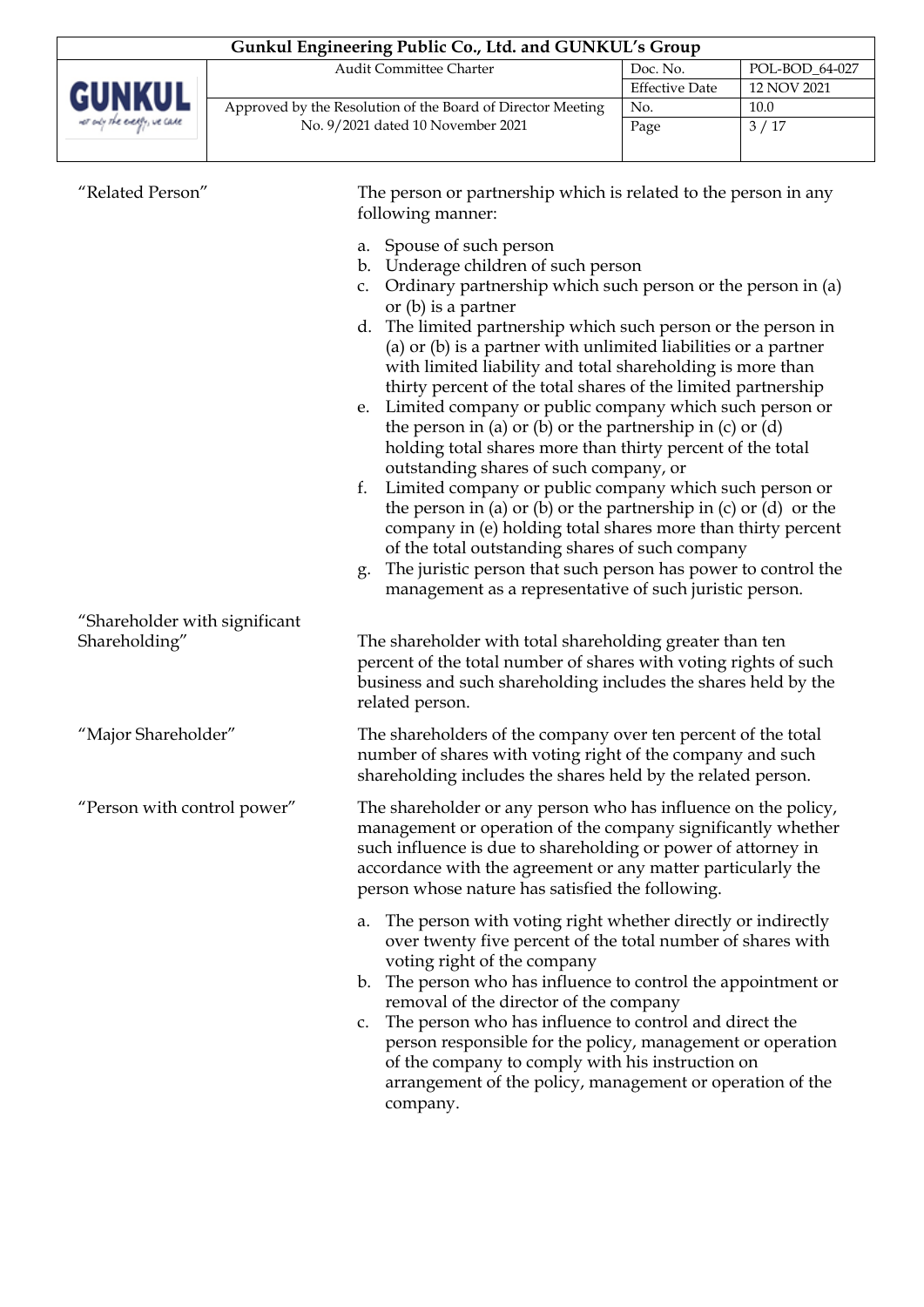| Gunkul Engineering Public Co., Ltd. and GUNKUL's Group       |                                                             |                |             |  |
|--------------------------------------------------------------|-------------------------------------------------------------|----------------|-------------|--|
| <b>Audit Committee Charter</b><br>POL-BOD 64-027<br>Doc. No. |                                                             |                |             |  |
| <b>GUNKUL</b>                                                |                                                             | Effective Date | 12 NOV 2021 |  |
|                                                              | Approved by the Resolution of the Board of Director Meeting | No.            | 10.0        |  |
| we ady the every, we cake                                    | No. 9/2021 dated 10 November 2021                           | Page           | 4/17        |  |
|                                                              |                                                             |                |             |  |

d. The person who has influence on the operation of the company or is responsible for the operation of the company like the director or the executive, including the person whose post has the duty and authority like such person of the company

# **2. Objectives**

The Audit Committee is the subcommittee of the Board of Directors of the company appointed to reduce the task of the board of directors of the company in the operation and to ensure that the business has a good governance system. The Audit Committee is appointed with an aim to promote efficiency in the operation and to add value to the organization in the following aspects.

- 1. Confidence and reliability and transparency of the financial report distributed
- 2. Additional care provided to the duty performed by the board of directors while the audit committee is aware of its responsibility towards:
- 2.1 Reporting of financial information
- 2.2 Selection of appropriate accounting policy
- 2.3 Financial management
- 2.4 Internal control system and internal audit
- 2.5 Compliance with requirements and related laws
- 2.6 Management and control of business risk
- 2.7 Recommendation on appointment and assessment of performance of the auditor
	- 3. The Board of Directors of the company is facilitated to examine the other issues in addition to the financial report and the internal control system and additional efficiency in the management in the other work
	- 4. Strength in roles and authority of the external directors
	- 5. Promotion of better understanding of the directors of the company in relation to the audit scope determined

To conduct the duty of the Audit Committee, it is required to maintain the relationship with the Board of Directors of the company, the executives, the external auditor and the internal auditor of the company. To undertake the work with efficiency, each audit committee is required to develop and maintain the proficiency and knowledge and understanding in the duties and responsibilities and the business and risk of the company and problems that cause damage to the company.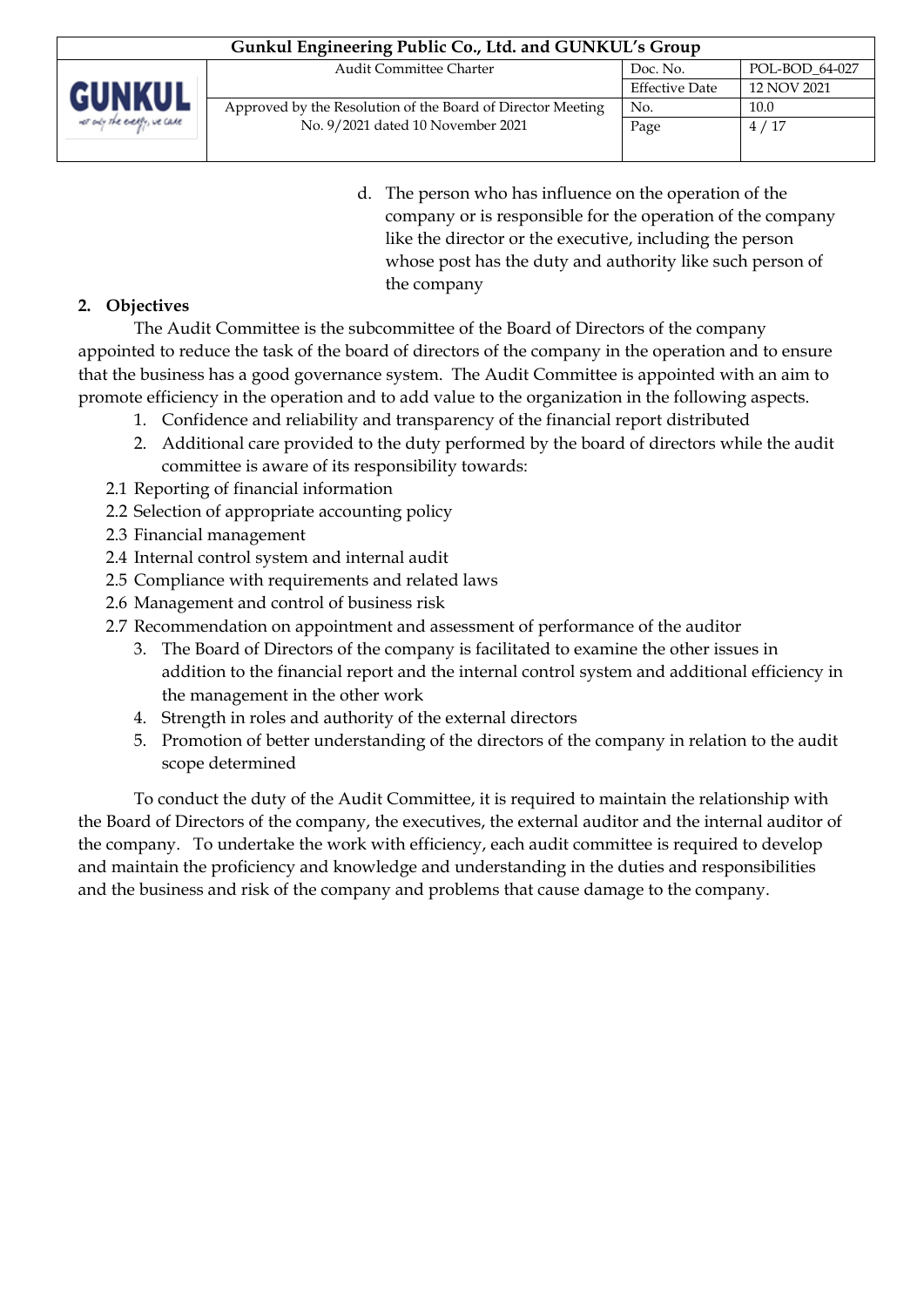| Gunkul Engineering Public Co., Ltd. and GUNKUL's Group |                                                             |                       |                |  |
|--------------------------------------------------------|-------------------------------------------------------------|-----------------------|----------------|--|
|                                                        | <b>Audit Committee Charter</b>                              | Doc. No.              | POL-BOD 64-027 |  |
| <b>GUNKUL</b>                                          |                                                             | <b>Effective Date</b> | 12 NOV 2021    |  |
|                                                        | Approved by the Resolution of the Board of Director Meeting | No.                   | 10.0           |  |
| not only the energy, we care                           | No. 9/2021 dated 10 November 2021                           | Page                  | 5/17           |  |
|                                                        |                                                             |                       |                |  |

### **3. Components, Appointment and Qualification**

### 3.1 Components and Appointment

- 3.1.1 The Board of Directors of the company will appoint the Audit Committee selected from the independent directors
- 3.1.2 There are at least 3 audit committee.
- 3.1.3 The Board of Directors of the company is required to appoint the Chairman of the Audit Committee.
- 3.1.4 The chief of the internal audit unit is required to be the Secretary of the Audit Committee with approval from the Audit Committee.
- 3.2 Qualification
	- 3.2.1 Audit committee
		- 1. The Chairman of the Audit Committee is required not to be the Chairman of the Board of Directors of the company.
		- 2. Not to be the director assigned by the Board of Directors of the company to make decision on the business of the company the parent company, the subsidiary company, the affiliated company, the subsidiary company in the same level, the major shareholder or the person with control power of the company.
		- 3. Not to be the director of the parent company the subsidiary company or the subsidiary company in the same level only the listed company.
		- 4. To be competent and have sufficient experience to perform the duty of the audit committee at least one person with sufficient knowledge and experience to perform the duty of the review on reliability of the financial statements.
		- 5. To be the person not having the quality forbidden by the law on public limited company, the law on securities and exchange and other related laws.
		- 6. To devote sufficient and appropriate time to perform the duty.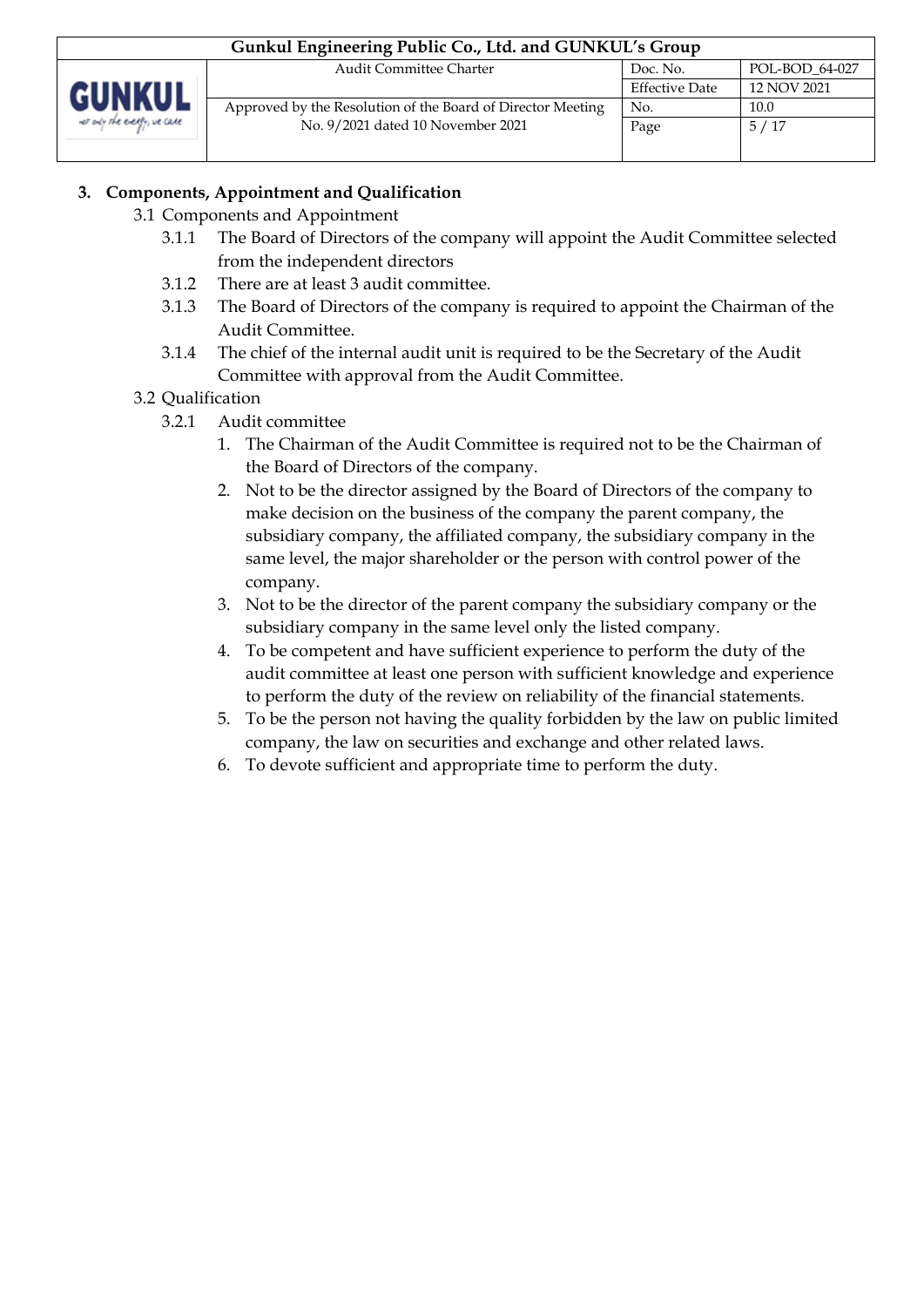| Gunkul Engineering Public Co., Ltd. and GUNKUL's Group       |                                                             |                       |             |  |
|--------------------------------------------------------------|-------------------------------------------------------------|-----------------------|-------------|--|
| POL-BOD 64-027<br><b>Audit Committee Charter</b><br>Doc. No. |                                                             |                       |             |  |
| <b>GUNKUL</b>                                                |                                                             | <b>Effective Date</b> | 12 NOV 2021 |  |
|                                                              | Approved by the Resolution of the Board of Director Meeting | No.                   | 10.0        |  |
| we any the every, we care                                    | No. 9/2021 dated 10 November 2021                           | Page                  | 6/17        |  |
|                                                              |                                                             |                       |             |  |

### 3.2.2 Independent Director

The independent director who is appointed the Audit Committee is required to possess the following qualifications.

- 1. Not to hold shares over 0.75 percent of the total shares with voting right of the company, the parent company, the subsidiary company, the affiliated company, the major shareholder or the person with power to control the company, including shares of the related person of such independent director as well.
- 2. Not to be or used to be the director participating in the management, the employee, officer, advisor with regular salary or the person with power to control the company, the parent company, the subsidiary company, the affiliated company, the subsidiary company of the same level, the major shareholder or the person with power to control the company unless it has not possessed such qualification at least two years before the date of appointment as the independent director. Such forbidden qualification does not include the case that such independent director used to be a government officer or advisor of the government agency which is the major shareholder or the person with power to control the company.
- 3. Not to be the person with lineage relationship or with legal registration in the nature of being the father, mother, spouse, brother and sister and children, including spouse of the children of the other director, executive, major shareholder, the person with control power or the person proposed to be the director, the executive or the person with power to control the company or subsidiary company.
- 4. Not to be or used to have business relationship with the company, the parent company, the subsidiary company, the affiliated company, the major shareholder or the person with power to control the company of which the nature may obstruct his independent judgment and not to be or used to be the shareholder with significant shareholding or the person with power to control the those having business relationship with the company, the parent company, the subsidiary company, the affiliated company, the major shareholder or the person with power to control the company unless it has not possessed such qualification at least two years before the date of appointment as the independent director.

The business relationship in the first paragraph includes the business transaction made regularly to undertake the business, lease out or lease of the immovable, transaction related to property or service or financial assistance provided or accepted through borrowing or lending, guarantee, property provided as a collateral on debt, including other behavior of the same nature which will cause the company or trading partner to have the liability to pay to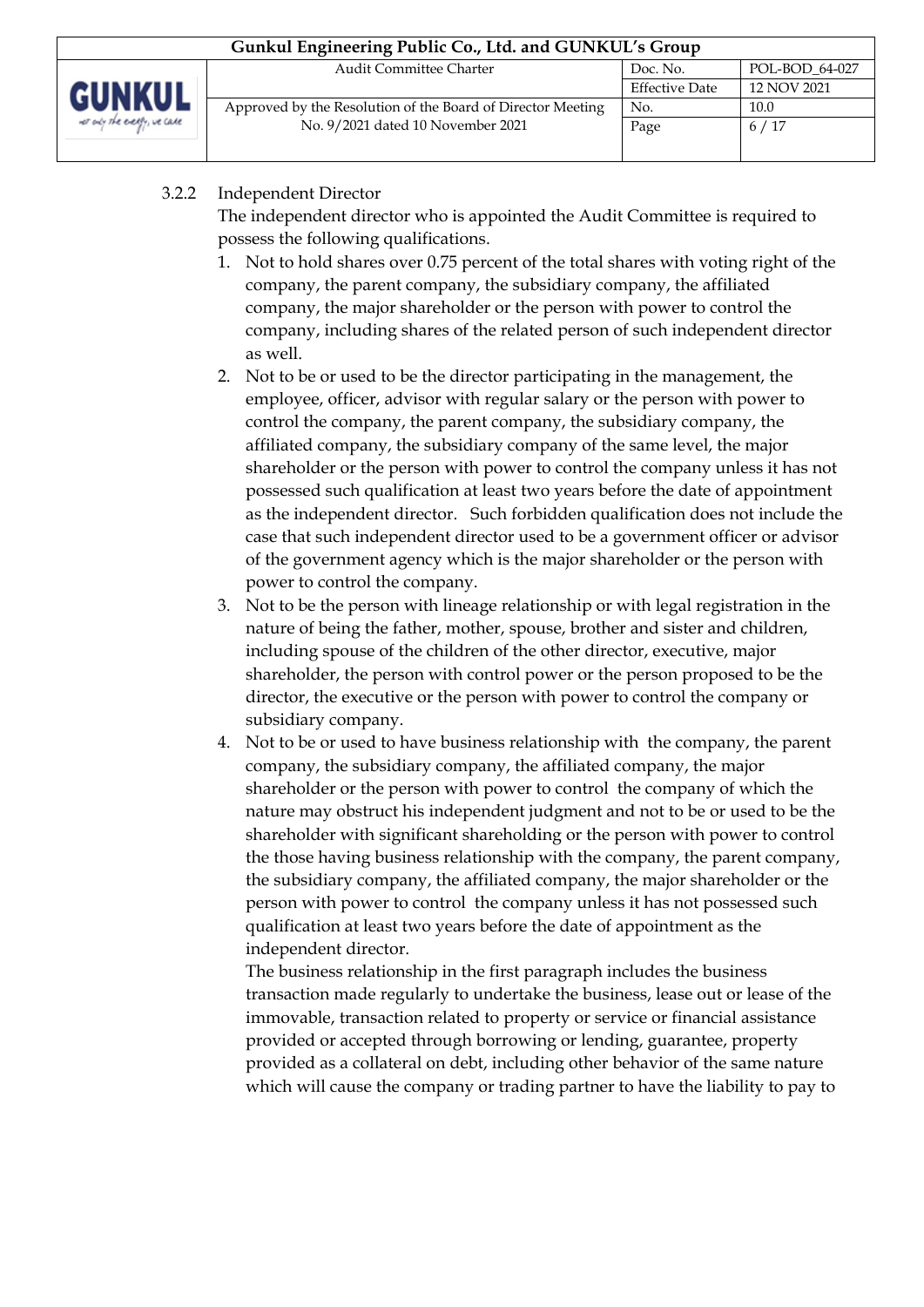| Gunkul Engineering Public Co., Ltd. and GUNKUL's Group       |                                                             |                       |             |
|--------------------------------------------------------------|-------------------------------------------------------------|-----------------------|-------------|
| <b>Audit Committee Charter</b><br>POL-BOD 64-027<br>Doc. No. |                                                             |                       |             |
| <b>GUNKUL</b>                                                |                                                             | <b>Effective Date</b> | 12 NOV 2021 |
|                                                              | Approved by the Resolution of the Board of Director Meeting | No.                   | 10.0        |
| we ady the every, we care                                    | No. 9/2021 dated 10 November 2021                           | Page                  | 7/17        |
|                                                              |                                                             |                       |             |

the pother party at three percent of the net tangible asset value of the company or twenty million baht or more, whichever the lower. The computation of such liability is in accordance with the computation of the value of the related transaction in accordance with the notification of the capital market supervision committee on criteria on undertaking the related transactions, implicitly. However, such liability will include the liability incur one year before there is the business relationship with the same person.

- 5. Not to be or used to be the auditor of the company, the parent company, the subsidiary company, the affiliated company, the major shareholder or the person with control power or the partner of the auditing office of which supervises the auditor of the parent company, the subsidiary company, the affiliated company, the major shareholder or the person with control power of the company unless it has not possessed such qualification at least two years before the date of appointment as the independent director.
- 6. Not to be or used to be the person providing any professional service, including legal consulting service or financial service with service charge over two million baht per year from the company, the parent company, the subsidiary company, the affiliated company, the major shareholder or the person with power to control the company and not to be the shareholder with significant shareholding, the person with control power or the partner of those providing such professional service unless it has not possessed such qualification at least two years before the date of appointment as the independent director.
- 7. Not to be the director appointed to be the representative of the director of the company, the major shareholder or the shareholder who is related to the major shareholder of the company
- 8. Not to significantly undertake the business similar to and in competition with the business of the company or the subsidiary company or not to be the partner with significant stake in the partnership or the director participating in the management, the employee, the officer, the advisor with regular salary or to hold shares over one percent of the total shares with voting right of the other company significantly undertaking the business similar to and in competition with the business of the company or the subsidiary company.
- 9. Not possess any qualification which could obstruct the independent opinion related to the operation of the company.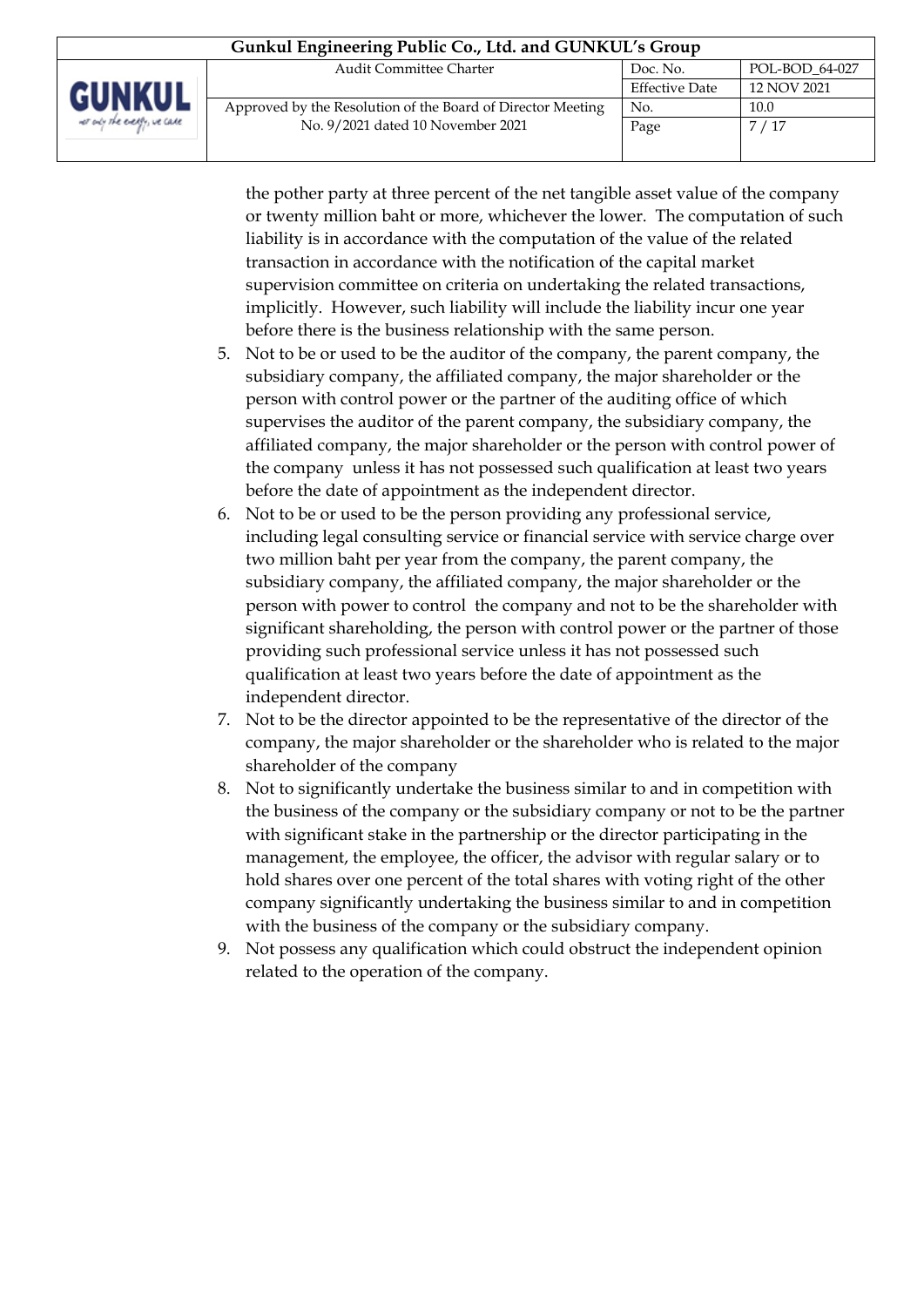| Gunkul Engineering Public Co., Ltd. and GUNKUL's Group       |                                                             |                       |             |  |
|--------------------------------------------------------------|-------------------------------------------------------------|-----------------------|-------------|--|
| <b>Audit Committee Charter</b><br>POL-BOD 64-027<br>Doc. No. |                                                             |                       |             |  |
| <b>GUNKUI</b>                                                |                                                             | <b>Effective Date</b> | 12 NOV 2021 |  |
|                                                              | Approved by the Resolution of the Board of Director Meeting | No.                   | 10.0        |  |
| ver only the every, we care                                  | No. 9/2021 dated 10 November 2021                           | Page                  | 8/17        |  |
|                                                              |                                                             |                       |             |  |

After he is appointed the independent director with qualifications in accordance with the first paragraph (1) to (9), the independent director may be assigned by the board of directors to make decision to undertake the business of the company, the parent company, the subsidiary company, the affiliated company, the subsidiary in the same level, the major shareholder or the person with control power of the company through the collective decision.

## **4. Term in Office and Removal from the Post**

- 4.1 Term of Office
	- 4.1.1 The Audit Committee is allowed to stay in his office for 3 years while the audit committee who is leaving his office at the expiry of his term may be appointed by the Board of Director to stay in the office for another term.
	- 4.1.2 When the office of the Audit Committee is vacant for any reason except the expiry of his term in accordance with Clause 4.1.1., the Board of Directors will appoint the person with complete qualification to be an audit committee to make complete number as indicated by the Board of Directors in this charter and the person appointed to be in the office is allowed to stay in the office for remaining term only.
	- 4.1.3 To appoint the new Audit Committee to make a complete number as prescribed, it is required to be undertaken rapidly to ensure continuity in the operation of the Audit Committee and not more 3 months since the date that the audit committee has left the office.

## 4.2 Removal from the Post

- 4.2.1 The Audit Committee will be removed from his office in the following cases.
	- Expiry of the term
	- Death
	- **Resignation**
	- Lack of qualification of the Audit Committee or the independent director or possession of the forbidden qualifications in accordance with the law on public limited company, laws and/or notification on securities and exchange and related laws and/or notification.
	- Resolution of the Board of Directors passed with majority vote on removal
	- Removal order of the court
	- Possession of no qualification of directorship of the company
	- Being a bankrupt person, quasi-incompetent person or incompetent person
	- Being imprisoned or sentenced to be imprisoned by the court in the final court procedure unless it is miscellaneous wrongdoing or act of negligence
- 4.2.2 The Audit Committee who has desired to resign from his office, he is required to inform the Chairman of the Board in writing at least one month in advance unless there is force majeure with proper justification.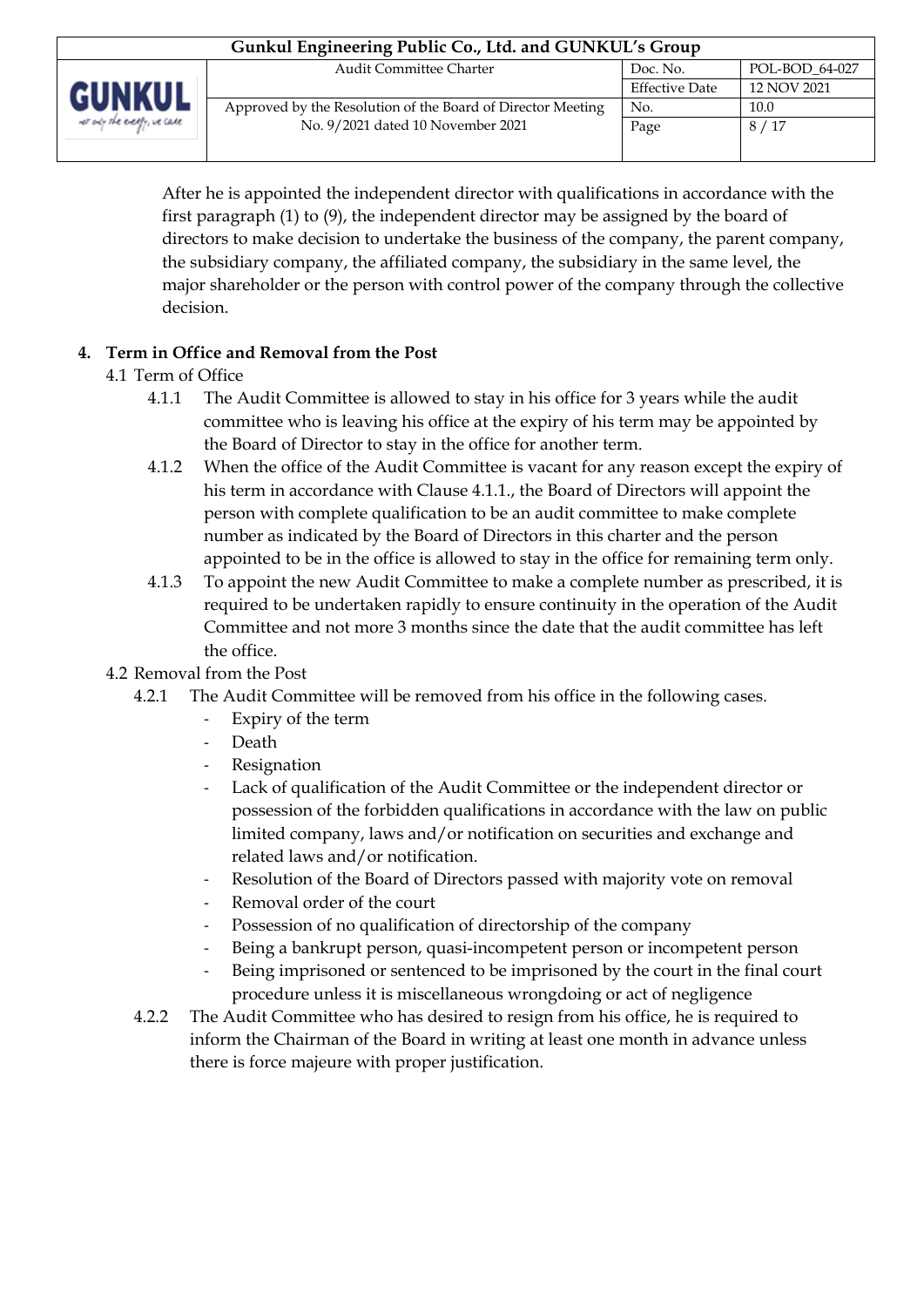| Gunkul Engineering Public Co., Ltd. and GUNKUL's Group |                                                              |                       |             |  |
|--------------------------------------------------------|--------------------------------------------------------------|-----------------------|-------------|--|
|                                                        | <b>Audit Committee Charter</b><br>POL-BOD 64-027<br>Doc. No. |                       |             |  |
| GUNKUL                                                 |                                                              | <b>Effective Date</b> | 12 NOV 2021 |  |
|                                                        | Approved by the Resolution of the Board of Director Meeting  | No.                   | 10.0        |  |
| net only the every, we care                            | No. 9/2021 dated 10 November 2021                            | Page                  | 9/17        |  |
|                                                        |                                                              |                       |             |  |

- 4.2.3 When the Audit Committee has resigned, the company is required to inform the Stock Exchange immediately since the date that the company has received the resignation letter indicating the resignation reason.
- 4.2.4 When the new Audit Committee is appointed to replace the Audit Committee who has resigned or left the office or it is the additional appointment, the company is required to inform the Stock Exchange within 3 working days.
- 5. Scope of Authority, Duties and Responsibilities
	- 5.1 Board of Directors of the company assigns the Audit Committee with the authority as follows.
		- 5.1.1 To perform the duty within the scope of authority and responsibility indicated within the charter of the Audit Committee.
		- 5.1.2 To examine and investigate any matter as necessary and to ask for information of the company as necessary to undertake the work within the duty and responsibility of the Audit Committee completely.
	- 5.2 Duty and Responsibility of the Audit Committee
		- 5.2.1 The Audit Committee is a subcommittee assigned by the board of directors with duty and responsibility as follows.
			- 1. To review the financial report of the company to ensure accuracy and reliability, including sufficient disclosure through coordination with the external auditor and the executives of the company responsible for preparation of the financial report, both quarterly and annually.
			- 2. To review the internal control and the internal audit system of the company to ensure suitability and efficiency in coordination with the external and internal auditors and to examine the independence of the internal audit unit or the other responsible agency related to internal audit and to provide consent on appointment, rotation, dismissal chief of the internal audit unit or other responsible agency related to internal audit.
			- 3. To review compliance with law on securities and stock exchange, requirements of the stock exchange or the laws related to the business of the company.
			- 4. To examine, select, propose for appointment of the independent person to perform the duty of the auditor of the company, to examine the remuneration of the auditor with consideration on reliability, sufficiency of resources and quantity of the audit work of such auditor and experience of the person assigned to examine the accounts of the company, to dismiss and require the audit committee to arrange a meeting jointly with the external independent auditor without the management in the meeting at least once a year.
			- 5. To examine the related transactions or the transactions with conflict of interest in accordance with the laws and requirements of the stock exchange to ensure that such transactions are justified and beneficial to the company.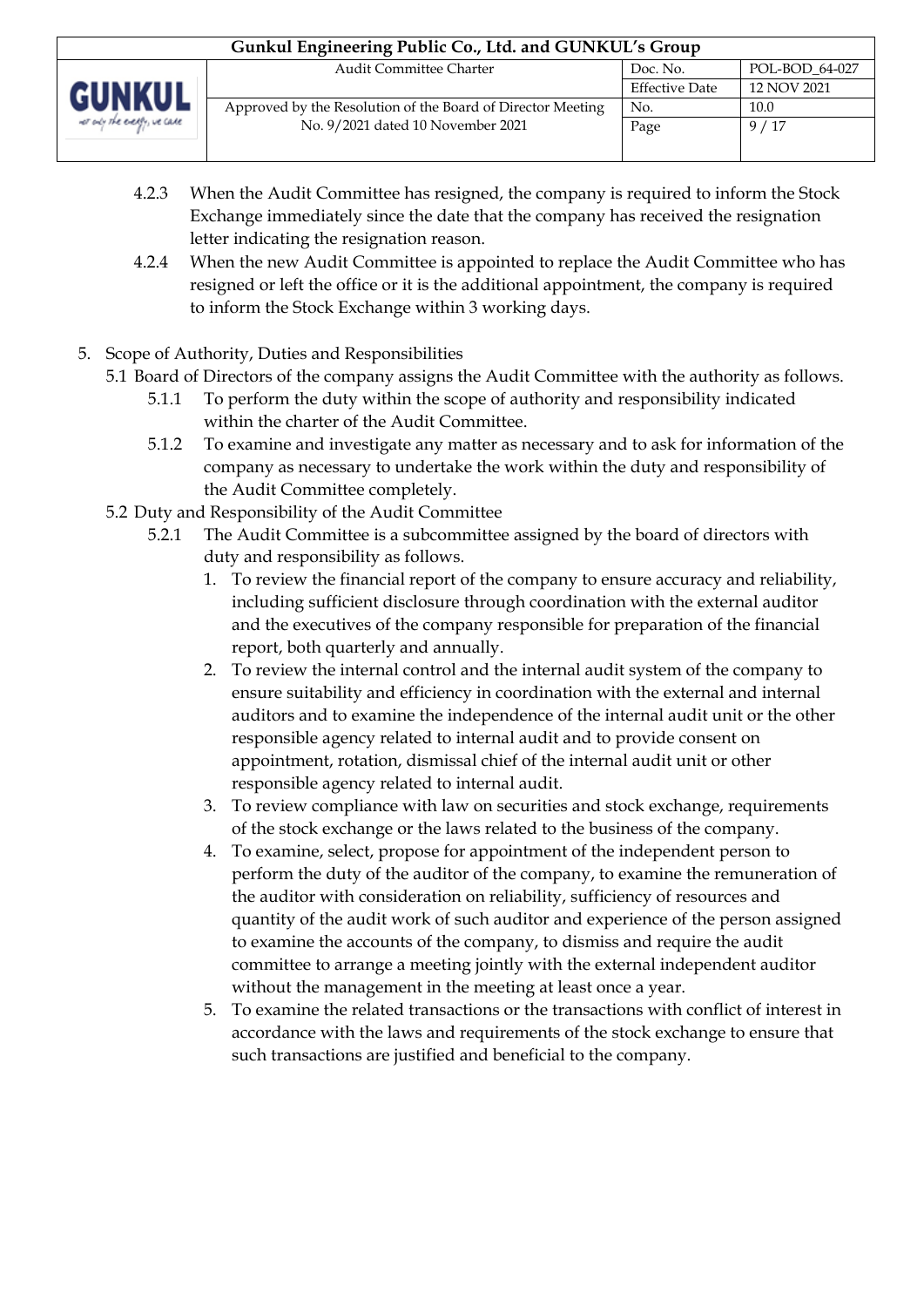| Gunkul Engineering Public Co., Ltd. and GUNKUL's Group |                                                             |                       |                |  |  |  |
|--------------------------------------------------------|-------------------------------------------------------------|-----------------------|----------------|--|--|--|
|                                                        | <b>Audit Committee Charter</b>                              | Doc. No.              | POL-BOD 64-027 |  |  |  |
| <b>GUNKUL</b>                                          |                                                             | <b>Effective Date</b> | 12 NOV 2021    |  |  |  |
|                                                        | Approved by the Resolution of the Board of Director Meeting | No.                   | 10.0           |  |  |  |
| ver only the every, we care                            | No. 9/2021 dated 10 November 2021                           | Page                  | 10/17          |  |  |  |
|                                                        |                                                             |                       |                |  |  |  |

- 6. To review compliance with anti-corruption policy to ensure efficiency, to examine the outcome of the review on fraud and to provide the company a channel receive complaint on fraudulent act and to promote and encourage risk awareness and assessment, preparation of the preventive system and examination system.
- 7. To assess performance of the audit committee, to provide recommendations on development and improvement to the board of directors for acknowledgment and information to determine the policy on continued development of the organization.
- 8. To review the charter of the audit committee and the charter of the internal audit division annually.
- 9. To prepare an activity report of the audit committee for disclosure in the annual registration statement (form 56-1 one report) of the company and such report will be signed by the chairman of the audit committee.
	- Comments on accuracy, completeness and reliability related to preparation process and disclosure in the financial report of the company
	- Comments on sufficiency of the internal control system of the company
	- Comments on compliance with laws on securities and stock exchange, requirements of the stock exchange or laws related to the business of the company
	- Comments on suitability of the auditor
	- Comments on transactions with possible conflict of interest
	- Overall comments or remarks that the audit committee has learned from the duty performed in accordance with the charter
	- Number of meetings of the audit committee and attendance to the meeting by each audit committee, including remuneration received by each audit committee
	- Other reports that the audit committee has viewed that the shareholders and the investors should know within the scope of authority and responsibility assigned by the board of directors of the company
- 10. To examine the matter informed by the auditor of the company for the case that is doubtful that the director, manager or the person responsible for the operation of the company has involved in the wrongdoing as indicated in the Securities and Exchange Act (No.5) B.E. 2559 and to prepare the preliminary finding report to the Office of Securities and Exchange Commission and the auditor within 30 days since the date that it is informed by the auditor.
- 11. To perform the duty, the audit committee may ask for independent opinion from the other professional consultant as deemed necessary at the expense of the company.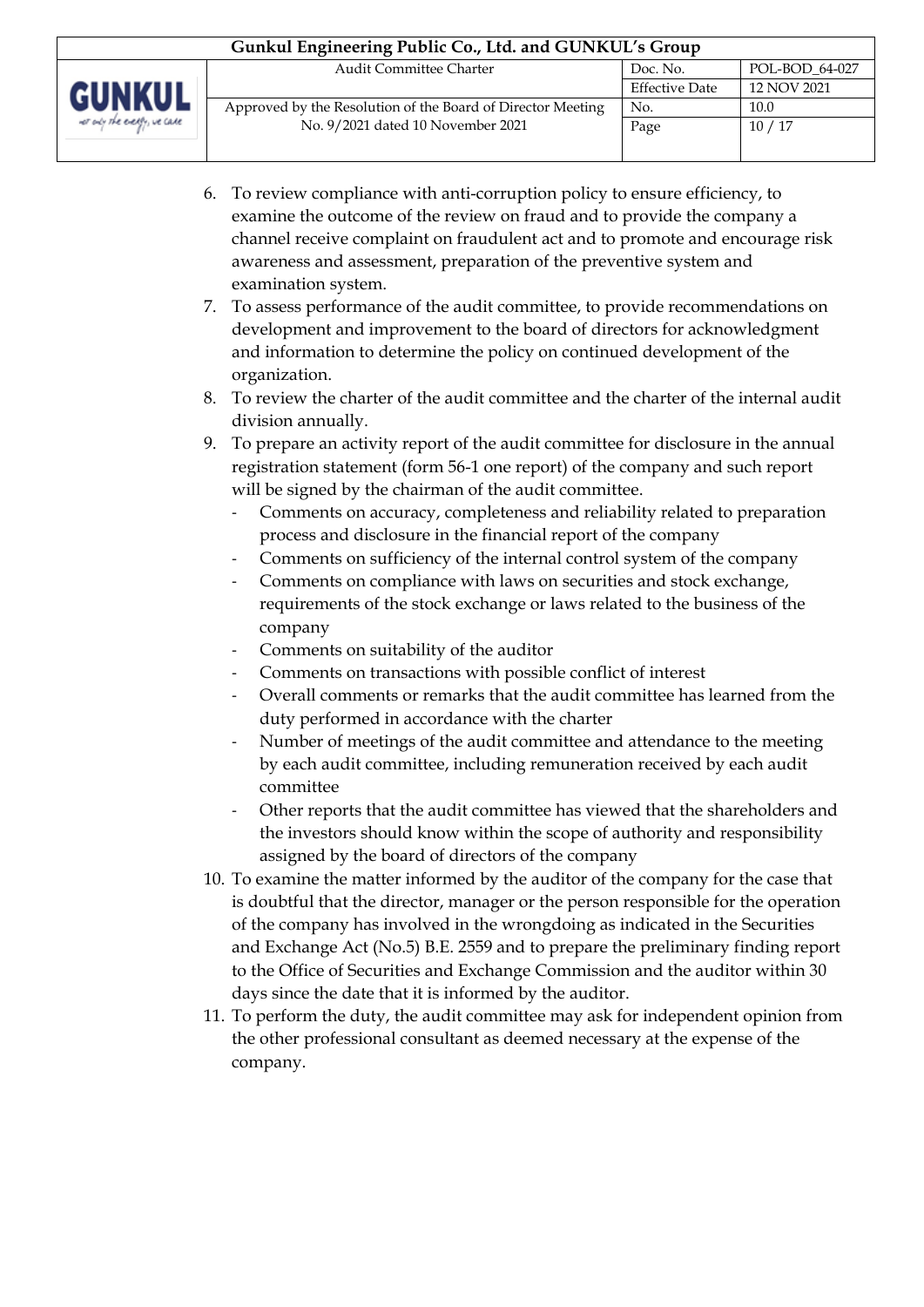- 12. To perform any other duty assigned by the board of directors of the company with approval from the audit committee such as review of the policy on financial management and risk management, review of compliance with the business ethics of the executives, joint review with the executives of the company on key matters to be presented to the public as required by the laws such as report and analysis of the executives.
- 5.2.2 The Audit Committee is required to arrange the meeting to examine the assigned matters as follows.
	- 1. To review the financial statements and related financial reports, accounting principles and accounting methods, compliance with accounting standards, continuity of the business, change in major policy, including justification of the management related to the accounting policy to preset to the board of directors of the company for approval on the financial statements before distribution to shareholders and investors
	- 2. To review the transactions with possible conflict of interest such as transactions with related company
	- 3. To review the internal control system and the internal audit system
	- 4. To review the annual internal audit plan of the company, assessment of the examination jointly with the internal auditor and the independent auditor
	- 5. To examine the problems or restrictions incurred during the examination jointly with the internal auditor and to review the performance of the internal auditor
	- 6. To examine the problems or restrictions incurred from the financial statements examined jointly with the internal auditor
	- 7. To examine whether the plan to review the method and control on electronic data processing and security maintenance project jointly with the internal auditor and the auditor including cybersecurity risk management and information technology risks
	- 8. To review the policy and sufficiency in key risk management of the company jointly with the management
	- 9. To review the financial management policy of the company
	- 10. To comply with the laws on public limited company, laws and/or notification on securities and stock exchange and other related laws and/or notifications
	- 11. To perform any other task assigned by the board of directors of the company.
	- 12. To assess the performance of the audit committee in relation to the duty and responsibility assigned by the board of directors of the company.
	- 13. To jointly assess and consider the performance, reward and penalty of the chief of the internal audit division with the management.
	- 14. To review the charter of the audit committee and the charter of the internal audit division as deemed necessary or at least once a year.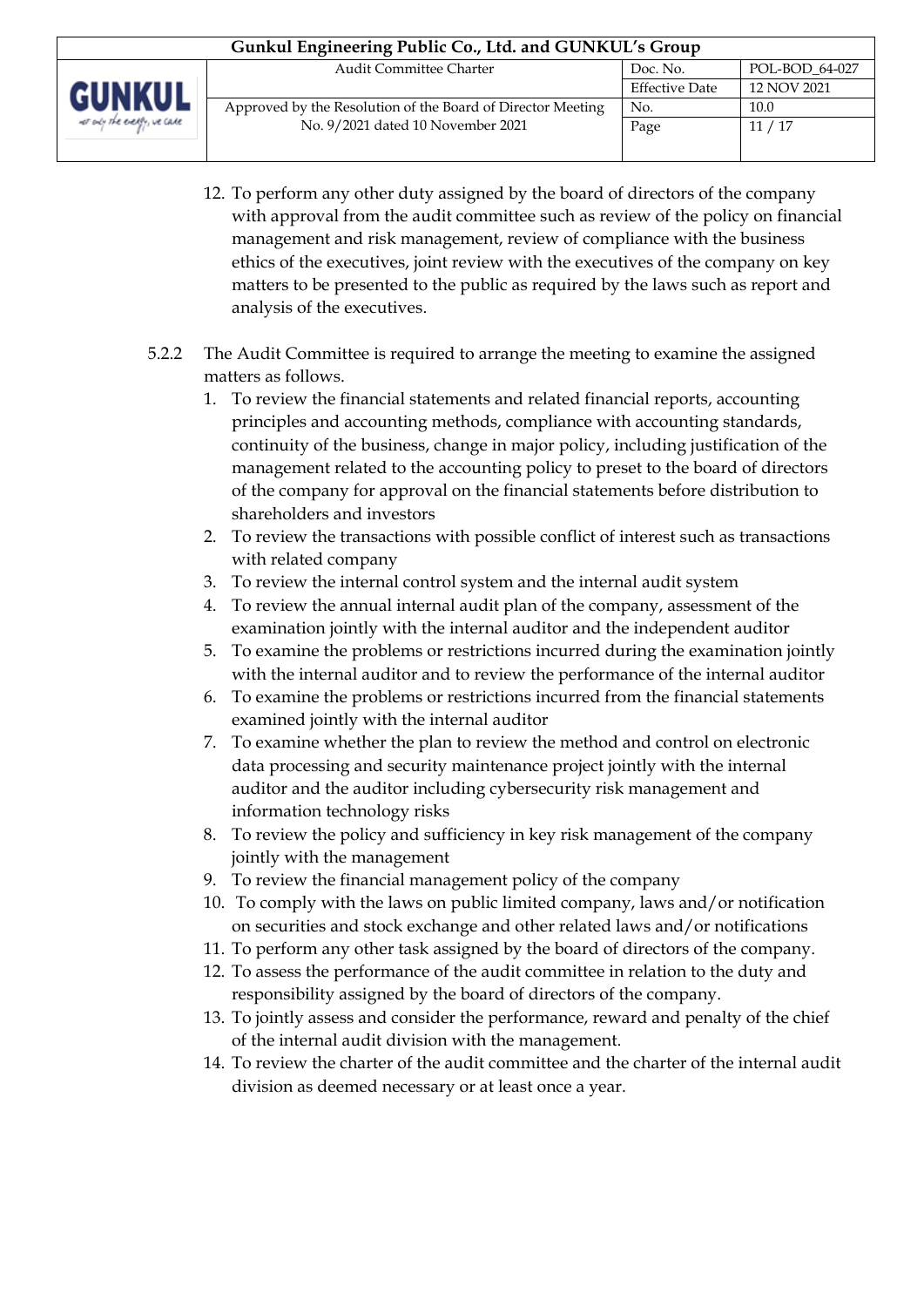| Gunkul Engineering Public Co., Ltd. and GUNKUL's Group |                                                             |                       |                |  |  |  |
|--------------------------------------------------------|-------------------------------------------------------------|-----------------------|----------------|--|--|--|
|                                                        | <b>Audit Committee Charter</b>                              | Doc. No.              | POL-BOD 64-027 |  |  |  |
| <b>GUNKUL</b>                                          |                                                             | <b>Effective Date</b> | 12 NOV 2021    |  |  |  |
|                                                        | Approved by the Resolution of the Board of Director Meeting | No.                   | 10.0           |  |  |  |
| net only the every, we care                            | No. 9/2021 dated 10 November 2021                           | Page                  | 12/17          |  |  |  |
|                                                        |                                                             |                       |                |  |  |  |

15. To report the tasks performed by the audit committee to the board of directors of the company

For the responsibility of the Audit Committee to perform the duty in accordance with this charter, the Audit Committee directly reports to the Board of Directors of the company and the directors of the company are still held responsible for the operation of the company to the public.

## **6. Meeting**

- 6.1 Number of Meeting
	- 6.1.1 The Audit Committee is required to arrange a meeting at least once per quarter and the additional meeting may be arranged as deemed suitable to the chairman of the audit committee.
	- 6.1.2 The Chairman of the Audit Committee may call for a meeting in a special case as deemed necessary or if requested by the Audit Committee member, the internal auditor, the auditor of the company or the Chairman of the Board of Directors of the company to examine the agenda required to be jointly discussed in particular in addition to the regular meeting.
	- 6.1.3 Details of number of meeting and attendance to the meeting of each Audit Committee member shall be disclosed in the annual registration statement (form 56-1 one report).

## 6.2 Attendants of the Meeting

- 6.2.1 In the meeting of the Audit Committee, at least half of the Audit Committee member are required to attend the meeting to make a quorum of the meeting and the Chairman of the Audit Committee will chair the meeting.
- 6.2.2 If the Chairman of the Audit Committee is not in the meeting or is unable to undertake his duty, the Audit Committee is required to elect one of the Audit Committee to be the chairman of the meeting.
- 6.2.3 If the agenda of the meeting of the Audit Committee is involved with the financial statements or any other related agenda, the auditor of the company, the internal auditor of the company and the accounting executive are required to attend the meeting for clarification to ensure accuracy, completeness, reliability of the financial statements prepared.
- 6.2.4 The meeting of the Audit Committee may invite the director or executive of the company or the person related to the agenda to attend the meeting for related information.
- 6.2.5 The Secretary of the Audit Committee is required to attend the meeting every time and if there is any necessity that attendance is not possible, the company may assign any person to attend the meeting on his behalf.

## 6.3 Agenda of the Meeting

- 6.3.1 The Audit Committee should set the agenda of the meeting in advance which should include the following agenda.
	- 1. Matters to be informed to the meeting by the chairman
	- 2. Approval on the preceding minutes of the meeting
	- 3. Approval on the quarter and annual financial statements of the company
	- 4. Matters to be discussed
	- 5. Matters to be informed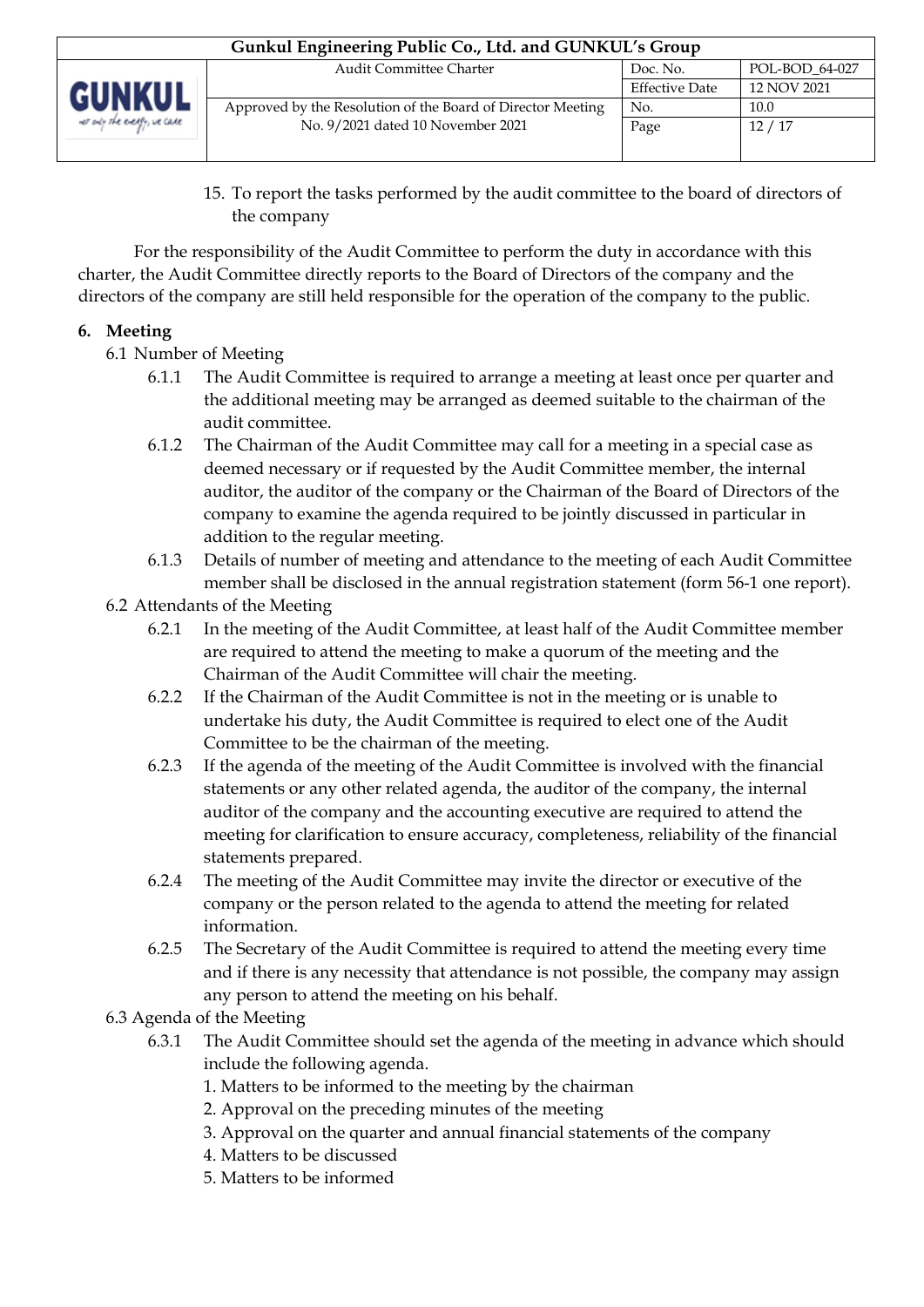| Gunkul Engineering Public Co., Ltd. and GUNKUL's Group |                                                             |                       |                |  |  |  |
|--------------------------------------------------------|-------------------------------------------------------------|-----------------------|----------------|--|--|--|
|                                                        | <b>Audit Committee Charter</b>                              | Doc. No.              | POL-BOD 64-027 |  |  |  |
| <b>GUNKUL</b>                                          |                                                             | <b>Effective Date</b> | 12 NOV 2021    |  |  |  |
|                                                        | Approved by the Resolution of the Board of Director Meeting | No.                   | 10.0           |  |  |  |
| not only the energy, we care                           | No. 9/2021 dated 10 November 2021                           | Page                  | 13 / 17        |  |  |  |
|                                                        |                                                             |                       |                |  |  |  |

- 6. Other matters
- 6.3.2 Supporting documents of the meeting are required to be submitted to the Audit Committee and attendants 7 days in advance of the meeting date so there is sufficient time to study the information and to request for additional information.

#### 6.4 Voting

- 6.4.1 The resolution of the meeting is required to be passed with the majority vote of the Audit Committee attending the meeting and voting and each Audit Committee member has one vote to cast. If the votes are on par, the chairman of the meeting shall cast a decisive vote.
- 6.4.2 The Audit Committee member who has a conflict of interest in the matter discussed is required to suspend his vote on such matter.

#### 6.5 Minutes of the Meeting

- 6.5.1 The Secretary of the Audit Committee or the person assigned is required to prepare the minutes of the meeting and submit the minutes to the Audit Committee within 7 days after the meeting date.
- 6.5.2 The Secretary of the Audit Committee or the person assigned is required to submit the minutes and plan (if any) to the related agency to acknowledge and to have a guideline on the work in compliance with the policy and the guideline provided.

#### **7. Reporting**

The Audit Committee has a duty and responsibility to report the activity of the Audit Committee or the other duty assigned by the Board of Directors of the company. Reports of the Audit Committee is essential to the Board of Directors of the company, shareholders and investors as it is the opinion expressed independently and faithfully by the Audit Committee so the Board of Directors of the company is confident that the management has conducted the work carefully and with consideration of the interest of every shareholder equally.

- 7.1 Report made to the Board of Directors of the Company
	- 7.1.1 The Audit Committee is required to report to the Board of Directors of the company to acknowledge the outcome of the meeting regularly or the other matters that the Board of Directors of the company should learn together with comments on the guideline and recommendations as deemed suitable like:
		- 1. Report of the Audit Committee meeting which clearly provides comments of the audit committee on various matters
		- 2. Summary activity report of the year
		- 3. Report related to comments on the financial statements, internal audit and internal audit process
		- 4. Any report that t the board of directors of the company should learn
	- 7.1.2 If there is any critical act or matter which may significantly affect the operation of the company or the guideline on supervision on good governance, conducts and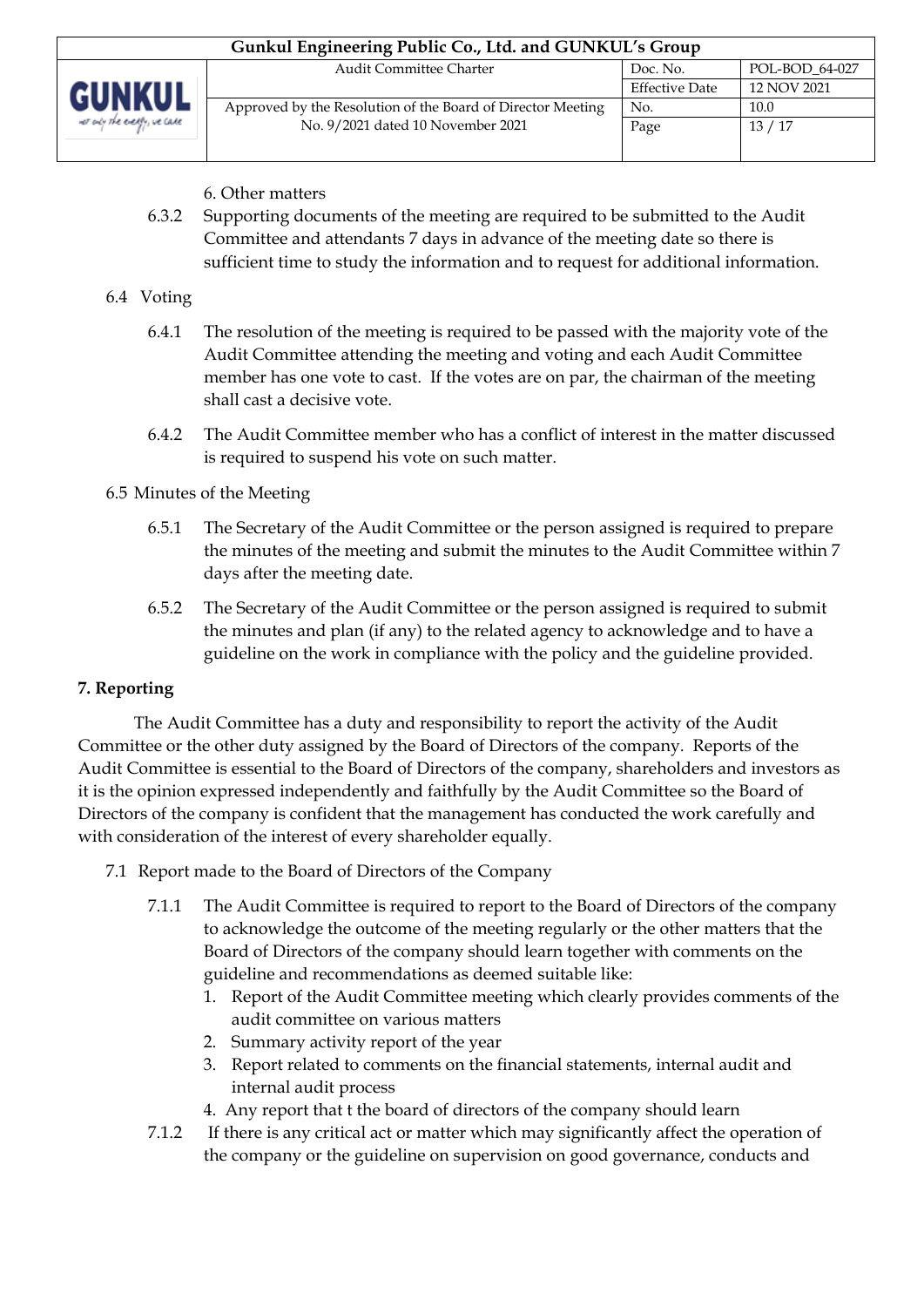| Gunkul Engineering Public Co., Ltd. and GUNKUL's Group |                                                             |                       |                |  |  |  |
|--------------------------------------------------------|-------------------------------------------------------------|-----------------------|----------------|--|--|--|
|                                                        | <b>Audit Committee Charter</b>                              | Doc. No.              | POL-BOD 64-027 |  |  |  |
| <b>GUNKUL</b>                                          |                                                             | <b>Effective Date</b> | 12 NOV 2021    |  |  |  |
|                                                        | Approved by the Resolution of the Board of Director Meeting | No.                   | 10.0           |  |  |  |
| we any the every, we care                              | No. 9/2021 dated 10 November 2021                           | Page                  | 14/17          |  |  |  |
|                                                        |                                                             |                       |                |  |  |  |

business ethics, the audit committee is required to report to within a suitable period to consider the preventive and corrective measures.

- 1. Transaction with conflict of interest
- 2. Any doubt or anticipation on fraud or irregularity or major defect in the internal control system or offence against the anti-corruption policy
- 3. Any doubt on the offence of the company against the laws on securities and stock exchange, requirements of the stock exchange or related laws
- 4. Other report that the board of directors of the company should be aware
- 7.1.3 The Chairman of the Audit Committee is required to report the work performed under it duty and performance assessment on the audit committee to the Board of Directors of the company
- 7.2 Report to the Authority

If the Audit Committee has reported to the Board of Directors of the company on the matter significantly affecting the financial positions and the operating results of the company and discussion with the board of directors of the company and the executives has been made for improvement and correction together with the specific working time frame and at the expiry of the specified period, the audit committee has found that such correction has been neglected without proper justification, any Audit Committee member or the Audit Committee may report such matter to the Office of the Securities and Exchange Commission or the Stock Exchange of Thailand.

- 7.3 Report to Shareholders and Investors
	- 7.3.1 Report on activity performed during the year in accordance with duty and responsibility assigned by the Board of Directors of the company and such report will be signed by the chairman of the Audit Committee and disclosed in the annual registration statement (form 56-1 one report) of the company.
	- 7.3.2 Disclosure of process and criteria on performance assessment of the Audit Committee, the number of the meetings, attendance of each audit committee member and remuneration or each audit committee member will be made in the annual registration statement (form 56-1 one report).

### **8 Performance Assessment**

- 8.1 The Audit Committee has a duty to assess its performance every year through self-assessment and the assessment report will be submitted to the Board of Directors of the company for acknowledgement.
- 8.2 The performance assessment process and criteria of the entire Audit Committee will be disclosed in the annual report and the annual information sheet.

## **9. Remuneration**

- 9.1 The annual general meeting of shareholders will determine the remuneration of the Audit Committee.
- 9.2 Remunerations paid in the past year to each member of the Audit Committee are required to be disclosed in the annual registration statement (form 56-1 one report).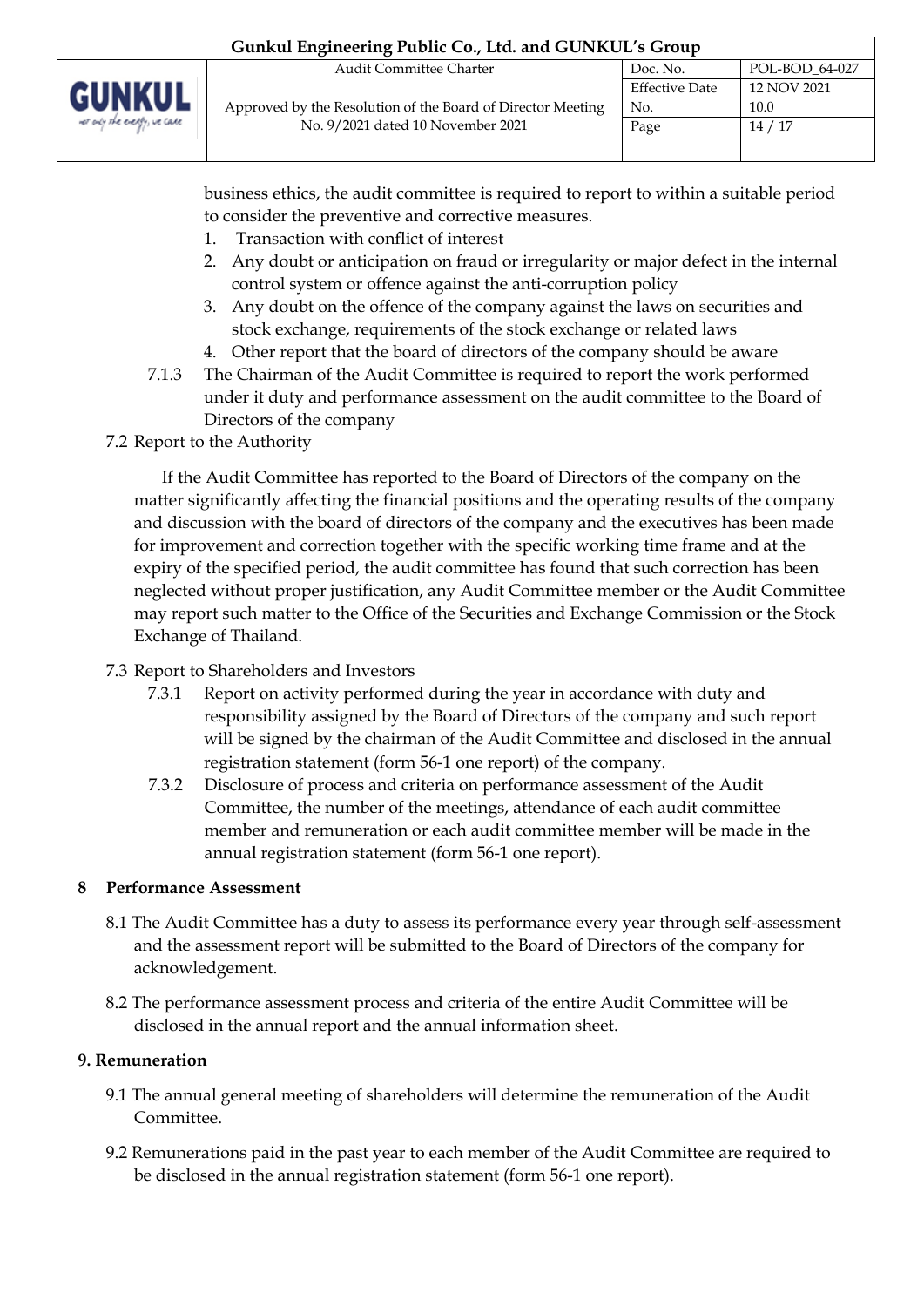### **10. Orientation and Training**

### 10.1 Orientation

Every new member of the Audit Committee member is required to attend the "Orientation for New Director" as provided by the company.

### 10.2 Training

The policy of the company is to encourage the Audit Committee to attend the training course to enhance knowledge and competence under the good governance supervision plan continuously.

#### **Transitory Provisions**

The person appointed to take the office of the Audit Committee before the date that this charter is in effect will have the authority and duty as the Audit Committee completely until the expiry of the term or the other person is appointed to make the replacement. This charter will have no effect on any act undertaken before the effective date of this charter. Any act undertaken before this charter is in effect shall be proceeded until its completion. In addition, if the audit committee has viewed that the enforcement of this charter on any matter that is made immediately will have an impact on the operation of the company, the audit committee may apply the original rules and regulations for the time being.

Any person appointed by the audit committee to assume any office before this charter in in effect, including the secretary of the audit committee, will have the authority and duty of such post until the expiry of the term or the other person is appointed to make the replacement.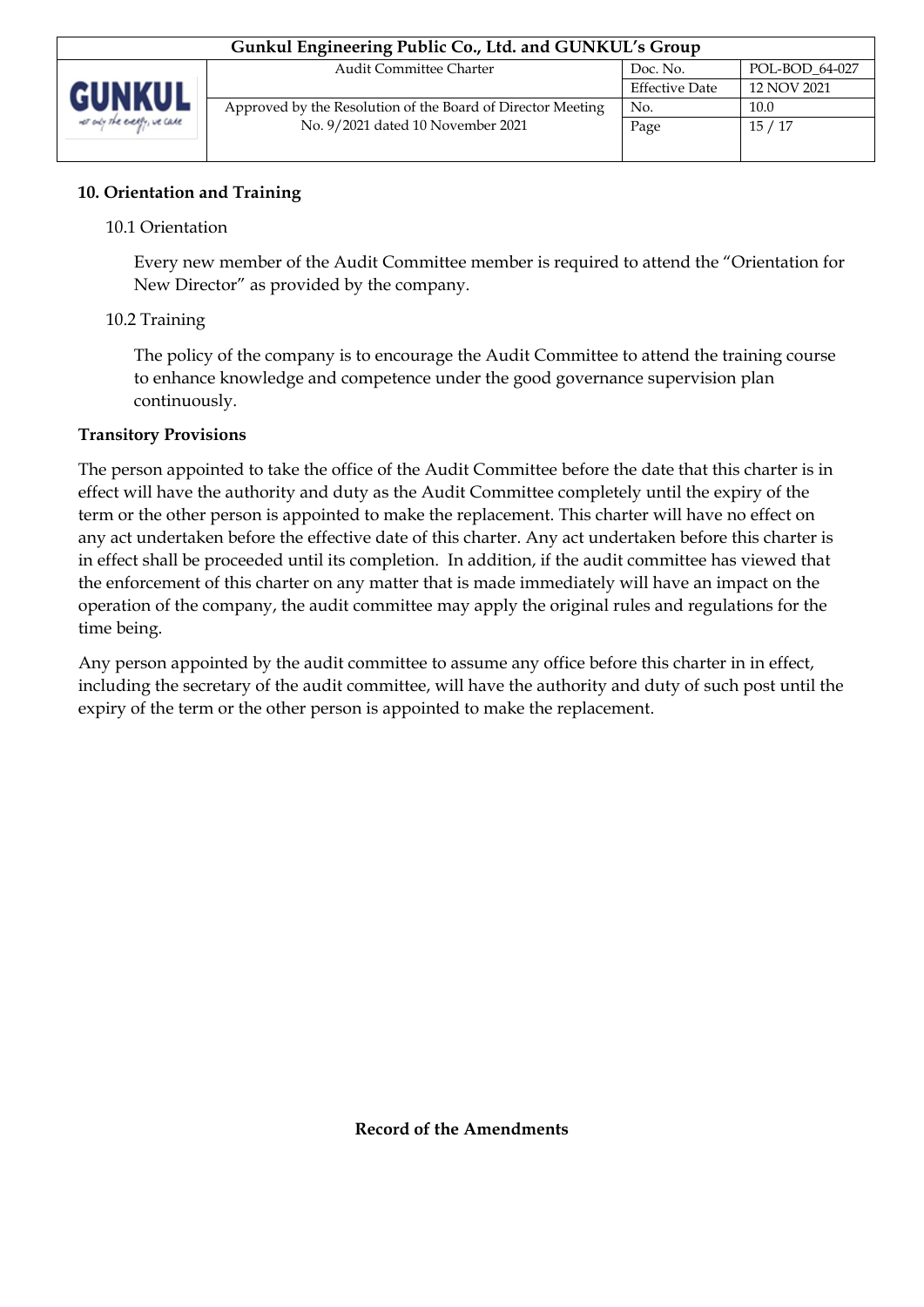| Gunkul Engineering Public Co., Ltd. and GUNKUL's Group |                                                             |                       |                |  |  |
|--------------------------------------------------------|-------------------------------------------------------------|-----------------------|----------------|--|--|
|                                                        | <b>Audit Committee Charter</b>                              | Doc. No.              | POL-BOD_64-027 |  |  |
| <b>GUNKUL</b>                                          |                                                             | <b>Effective Date</b> | 12 NOV 2021    |  |  |
|                                                        | Approved by the Resolution of the Board of Director Meeting | No.                   | 10.0           |  |  |
| we ady the every, we care                              | No. 9/2021 dated 10 November 2021                           | Page                  | 16/17          |  |  |
|                                                        |                                                             |                       |                |  |  |

| Document              | Amendment | Date                  | Amended provision                                                                                                                                                                                                                                                                                                                                        | Justification                                                                                                                                                                                                                                                     | Cancellation |
|-----------------------|-----------|-----------------------|----------------------------------------------------------------------------------------------------------------------------------------------------------------------------------------------------------------------------------------------------------------------------------------------------------------------------------------------------------|-------------------------------------------------------------------------------------------------------------------------------------------------------------------------------------------------------------------------------------------------------------------|--------------|
| No.                   | No.       |                       |                                                                                                                                                                                                                                                                                                                                                          |                                                                                                                                                                                                                                                                   | date         |
| IA11/2557             | 1.0       | 27 OCT<br>2008        | Charter introduced<br>(Called Charter of the audit<br>committee) to comply with<br>conversion to a listed<br>company in the stock<br>exchange                                                                                                                                                                                                            |                                                                                                                                                                                                                                                                   | 22 FEB 2014  |
| IA62/2557             | 2.0       | 22 FEB 2014           | Add Clause 5.2, Sub-clause 16,<br>Page 5 Review of the charter<br>of the audit committee as<br>deemed necessary "or at least<br>once a year"                                                                                                                                                                                                             | Review of the<br>charter of the<br>audit committee<br>for better clarity                                                                                                                                                                                          | 21 FEB 2015  |
| IA74/2557             | 3.0       | 21 FEB 2015           | Amend Clause 2.3 Term in<br>office of 2 years to "3 years"<br>Amend Clause 6.5<br>Minutes of the audit<br>committee "within 14 days" to<br>"within 7 days"                                                                                                                                                                                               | Coverage<br>extended                                                                                                                                                                                                                                              | 24 FEB 2016  |
| IA84/2559             | 4.0       | 24 FEB 2016           | Add content to the last<br>paragraph of Clause 2.3 Term<br>in office at 3 years by adding<br>"Or in accordance with the<br>term of the director of the<br>company"<br>Add Clause 6.3<br>Attendants (page 6)<br>"The quorum of the meeting<br>of the audit committee is<br>made if at least half of the<br>committee member have<br>attended the meeting" | Content in Clause<br>2.3 term in office<br>will go along with<br>term in office of<br>the director of the<br>company<br>Content in Clause<br>6.3, the attendants<br>have indicated the<br>quorum of the<br>meeting of the<br>audit committee<br>to ensure clarity | 22 NOV 2016  |
| <b>OMD</b><br>2559/02 | 5.0       | <b>22 NOV</b><br>2016 | Improvement made to the<br>entire charter<br>"Charter of the audit<br>committee" by adding the<br>topics in the Charter in<br>compliance with the Charter<br>of various sub-committee<br>such as removal from the<br>office, performance<br>assessment, remuneration and<br>orientation and training                                                     | To ensure that the<br>Charter of each<br>sub-committee is<br>followed and<br>made to the same<br>direction                                                                                                                                                        | 25 DEC 2017  |

| Document | Amendment | Date        | Amended provision | <b>Iustification</b> | Cancellation |
|----------|-----------|-------------|-------------------|----------------------|--------------|
| No.      | No.       |             |                   |                      | date         |
| OMD      | 6.0       | 25 DEC 2017 | Reviewed          | To comply with       | 25 FEB 2019  |
| 2560/05  |           |             |                   | the principles of    |              |